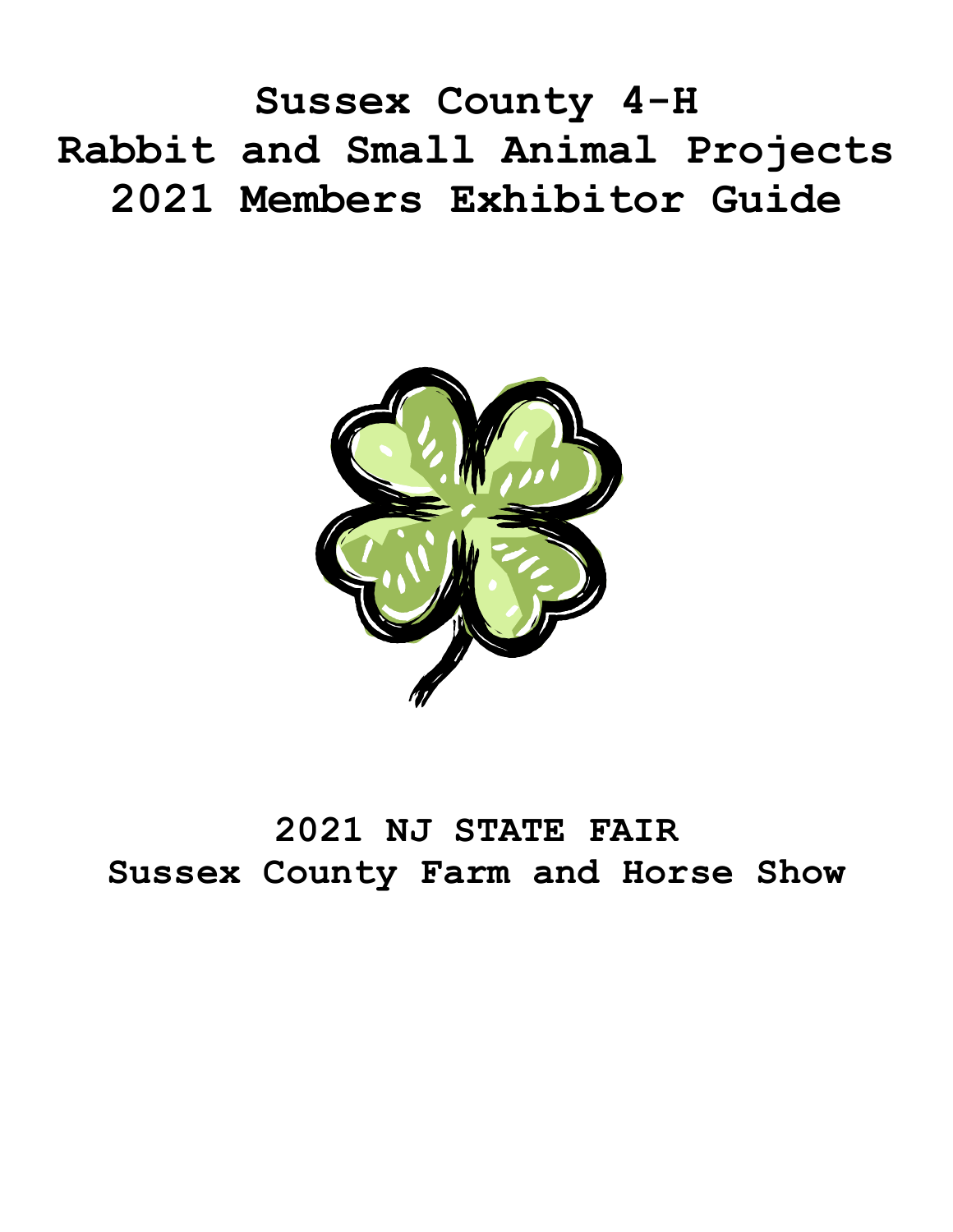#### **NJ State Fair Sussex County Farm and Horse Show**

## **RABBIT AND SMALL ANIMAL 4-H CLUBS**

### **4-H Program Associate Dave Foord 973 948-3040 Saturday August 7, 2021 Fair opens at 10:00 am to Saturday August 14, 2021 closing at 10 pm**

# **Club Leaders 2021**

| <b>All Star Rabbits</b>  |                    | <b>Cuddly Critters</b> |              |
|--------------------------|--------------------|------------------------|--------------|
|                          |                    | Lynn Prtorich          | 862-268-2779 |
| Don Meisinger            | 973-383-6783       | Sandie Koch            | 973-214-3623 |
|                          | Cell: 862-268-0900 | Laurie Corroll         | 551-206-5714 |
| Donna Meisinger          | 973-383-6783       |                        |              |
|                          | Cell: 862-268-0805 |                        |              |
| Gina Barbagallo          | 973-222-3744       | <b>Little Critters</b> |              |
| Tara Vaughan             | 973-234-4605       | Melissa Teague         | 973-600-2613 |
| Jesse Vaughan            | 973-362-5066       | Karyn Carter           | 973-903-2181 |
| Dennis Hullings          | 973-534-2579       | Jessie Goytil          | 973-713-8456 |
| Cheryl Rosendale         | 973-670-4240       | Michelle Schadegg      | 862-266-7379 |
| Allyson Hensley          | 732-512-7729       |                        |              |
| Jenn Post                | 862-258-0783       | <b>Regal Rabbits</b>   |              |
| <b>Bunnies-N-Buddies</b> |                    | Cathy Kratzsch         | 201-400-2070 |
|                          |                    | Mackenzie Kratzsch     | 973-459-8679 |
|                          |                    | Megan O'Keeffee        | 973-600-9358 |
| Mackenzie Kratzsch       | 973-459-8679       | Melissa Ordway         | 315-532-1287 |
| Cathy Kratzsch           | 201-400-2070       | Linda Viersma          | 973-271-9933 |
| Jessica Garrigan         | 973-903-8763       | Amanda Tasillo         | 862-268-2533 |
| Jason Garrigan           | 973-670-6996       |                        |              |
|                          |                    | Whiskers & Squeals     |              |
| <b>Bunny Bunch</b>       |                    | Linda Keller           | 973-534-2941 |
| Cathy Lawrick            | 973-827-7059       | Joann Johnson          | 973-626-9994 |
|                          |                    | Cathleen Permunian     | 973-464-6177 |
|                          |                    | Carol Utskins          | 973-615-1866 |
|                          |                    |                        |              |
|                          |                    |                        |              |
|                          |                    |                        |              |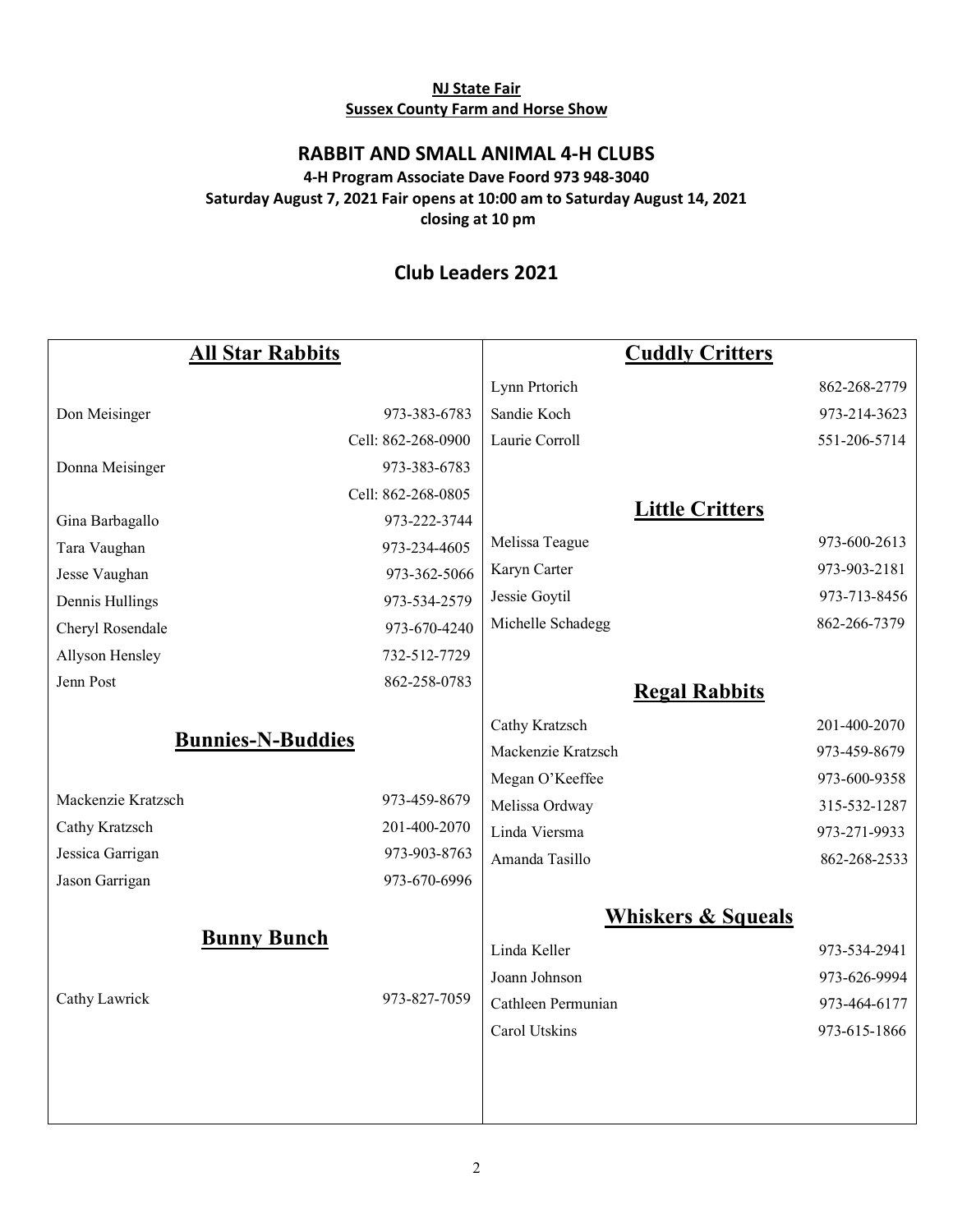## **Registration for the Show**

 1**. REGISTRATION FORMS**, along with code of conduct, must be filled out and signed by member and parent, and returned to your club leader by June 1st. PROJECT BOOKS must be turned in to your club leader by June 1st. The leaders will turn them in at the June Meeting. All entry forms will be collected at the leader's meeting in June. **NO ENTRIES ARE TO BE GIVEN TO THE FAIR OFFICE OR ACCEPTED LATE**. Anyone failing to meet the required date will not be allowed to show at the Fair.

 2. There will be no changes to the registration form unless it is to substitute a project animal of the same breed, sex and age. Leaders should be consulted if there is uncertainty in type, sex, color, etc., before the entry form is signed. Leaders will not be held responsible for errors on entry forms. IF YOU SCRATCH A RABBIT OR CAVY AT REGISTRATION, YOU MUST SIGN THE ENTRY FORM TO SHOW THAT YOU UNDERSTAND THAT THIS RABBIT/CAVY CANNOT BE SHOWN. If you are uncertain as to whether to scratch a rabbit/cavy or not, wait until Sunday.

Project animals registered as wrong gender and/or breed must show as registered on the entry form and will be disqualified by the judge.

3. Each member may show a total of 10 project animals.

 4. All 4-H members must have completed their Showmanship and Skill-a-thon by **June 2021** in order to receive fair passes and fair privileges for the 2021 NJ State Fair/Sussex County Farm & Horse Show in August.

 5. Each member will be limited to 2 cages. You may only leave 2 project animals for the week. You must keep the cage filled for the entire fair week. Any project animals over this amount should be brought for the day of the show only. **All rabbits/cavies must remain all ten days of the fair, or premiums will be forfeited.**

6. Project animals shown may include: rabbits (any breed including mixed), guinea pigs (cavies), gerbils, hamsters, mice, chinchillas, hedgehogs and rats. All project animals to be shown at the fair must be included in your project book. All rabbits must be 10 weeks or older to be shown and cavy must be 9 weeks or older.

> All rabbits must be born by **May 29th** to be eligible to be shown. All cavies must be born by **June 5th** to be eligible to be shown. Doe & Litter –Litter must be born between June  $20<sup>th</sup>$  and July  $4<sup>th</sup>$ .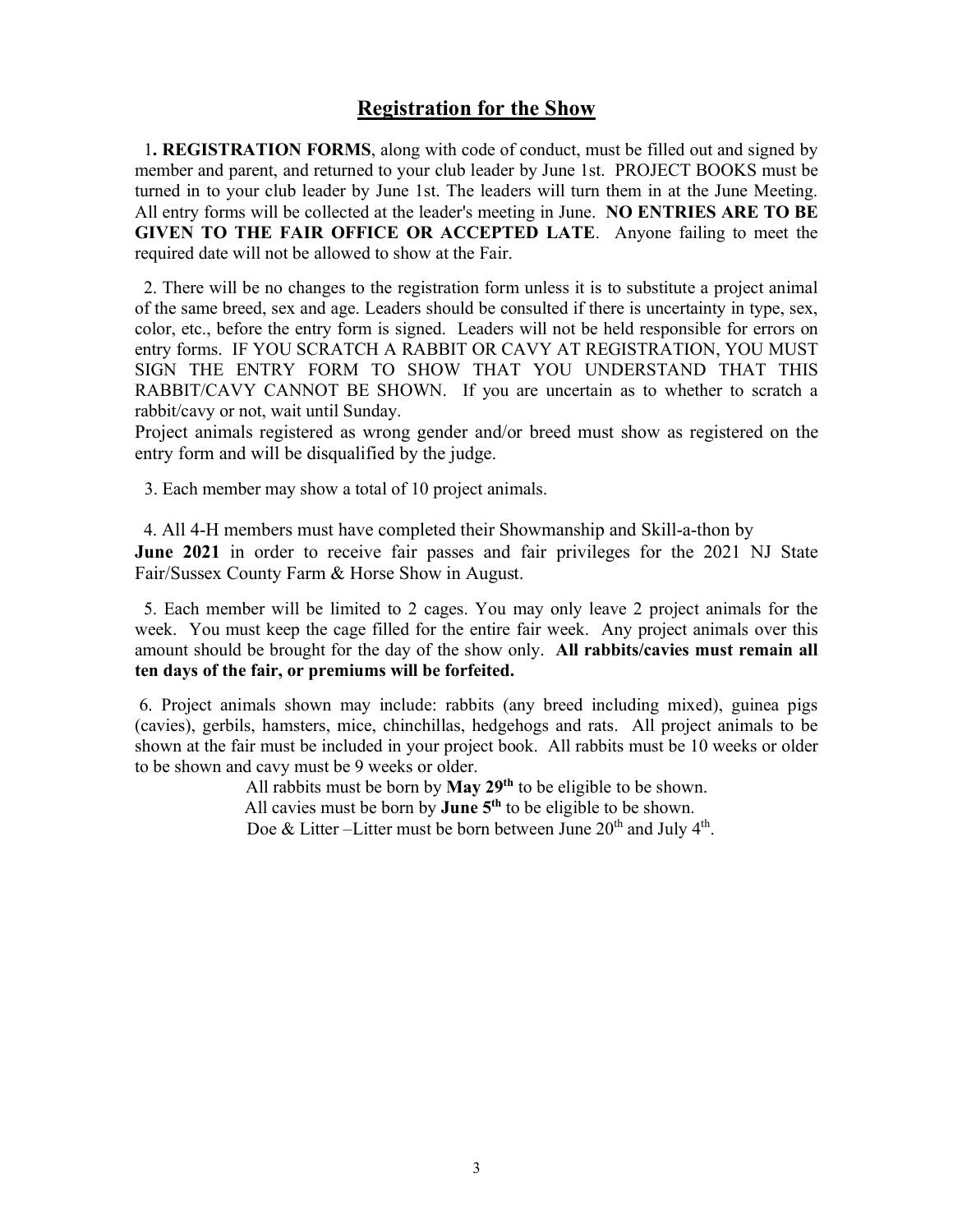#### **Fair Admission:**

Only 4-H members with entry forms and project books will be entitled to fair passes for admission. The cost for these is \$30 for a family of two parents and 4-H member(s) or \$15 for a family of one parent and 4-H member(s). You need to turn your money into the leader of your club at the time they designate, as your leader will pick up the badges for your club in July. Contact your leader as to the date he/she needs the money and when you will get the badges from your leader. Only one exhibitor parking pass will be given per family. Should you require an additional pass, it must be requested. If a member is not showing their animal, they still must fill out an entry form and participate in showmanship/skill-a-thon and turn it in with a completed project book to get fair passes: *Member also must participate at the Rabbit and Cavy show and stay for its entirety to receive and maintain fair passes.*

If for some reason a 4-Her cannot exhibit or show something from their project area, then they are expected to be actively involved in planning and implementing 4-H activities during the fair (such as, but not limited to: 4-H club booth display, 4-H Knowledge quest, Shotwell Building 4H Volunteer Table, the 4-H Prep/Cloverbud Carnival) *and* PARTICIPATE in the showmanship and skillathon tests, in addition to the Rabbit and Cavy Show.

## **Fair Set Up:**

*NEW!* Barn power washing Saturday July 31<sup>st</sup> at 9:00 am – Bring power washers, hoses, push brooms, scrub brushes, scrapers and leaf blowers. Contact Donna Meisinger (973) 383-6783 if you can help. The leaders & members will bleach cages before they are set-up. **WEAR OLD CLOTHES!** 

## **Fair Cages Set-Up Saturday July 31st 7pm- Help set the caging up**

Members are asked to help with atleast one fair set up task- Barn cleaning or cage set up

## **Fair Clean Up**

Cages will be taken down and the area cleaned and swept on Sunday, August  $15<sup>th</sup>$ beginning at 9am. Bring a scraper and/or broom. All members required to help.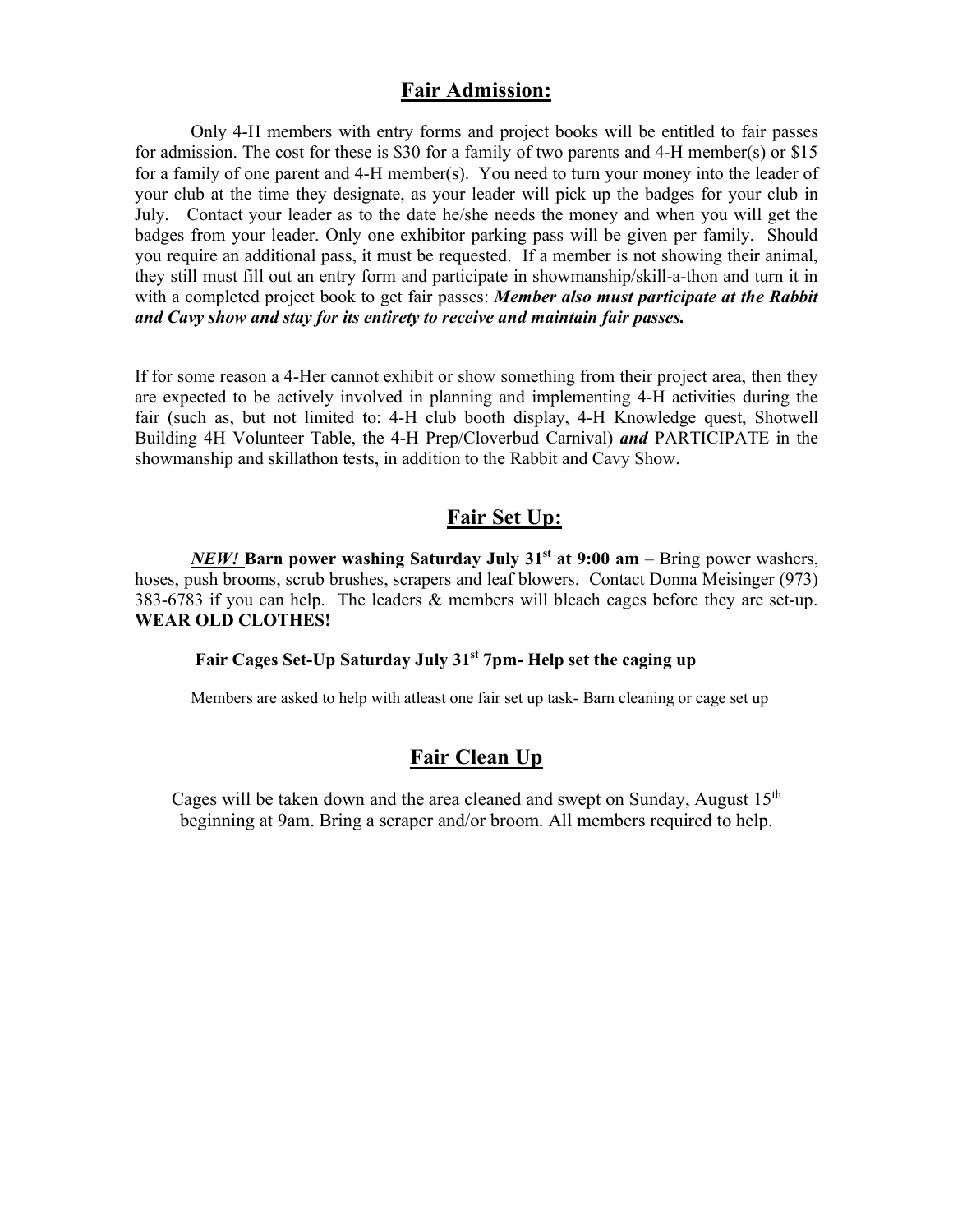## **SHOW ANIMAL CHECK IN:**

According to the New Jersey Department of Agriculture, all members exhibiting poultry, rabbit, cavy and small animals must have a leader complete a state Health Form within 30 days before the 1<sup>st</sup> day of the fair.

**ONLY club leaders will check in ALL SHOW ANIMALS**. All animals must be checked by a leader for health before going into a cage or shown. At the following dates and times leaders will be checking in rabbits/cavies.

Friday, August  $6^{th}$  7:00 PM-9:00 PM **Saturday, August 7th 8:00 AM-9:300 AM SHOWING AND PREP ANIMALS ONLY – SUNDAY AUGUST 8th** *1-3 PM*

All animals coming for the show only must be checked in between 12-3 pm on Sunday, August  $8<sup>th</sup>$ . The leaders will not be able to check in any rabbits/cavies after 3:00 pm, as we will be preparing for the show at that time. Members should have their animal(s) in proper carriers ready to go to the arena by 5:30 pm. Please remember that it may be very hot and cat-type carriers may cause your rabbit to get overheated.

Leaders will be checking to make sure your rabbit/cavy is healthy. If there is any question as to the health of your rabbit/cavy and two leaders decide that your rabbit/cavy cannot stay, it will have to be taken home immediately.

At check in, you will be given a coop number. This number must be placed in the right ear with permanent marker for identification and show purposes. Small animals will get masking tape with a number placed on their ear. Please check this number for legibility before the show.

#### *IF YOU ARE RUNNING LATE, YOU MUST CALL OR TEXT YOUR LEADER.*

## **Cage ID Tags**

Each cage will have a number. Go to the Information Desk where there will be a sheet with the cage numbers listed on it. Find your cage number and fill in your contact information. Do not put personal information on your cage: your contact information will be kept at the Information Desk to preserve your privacy.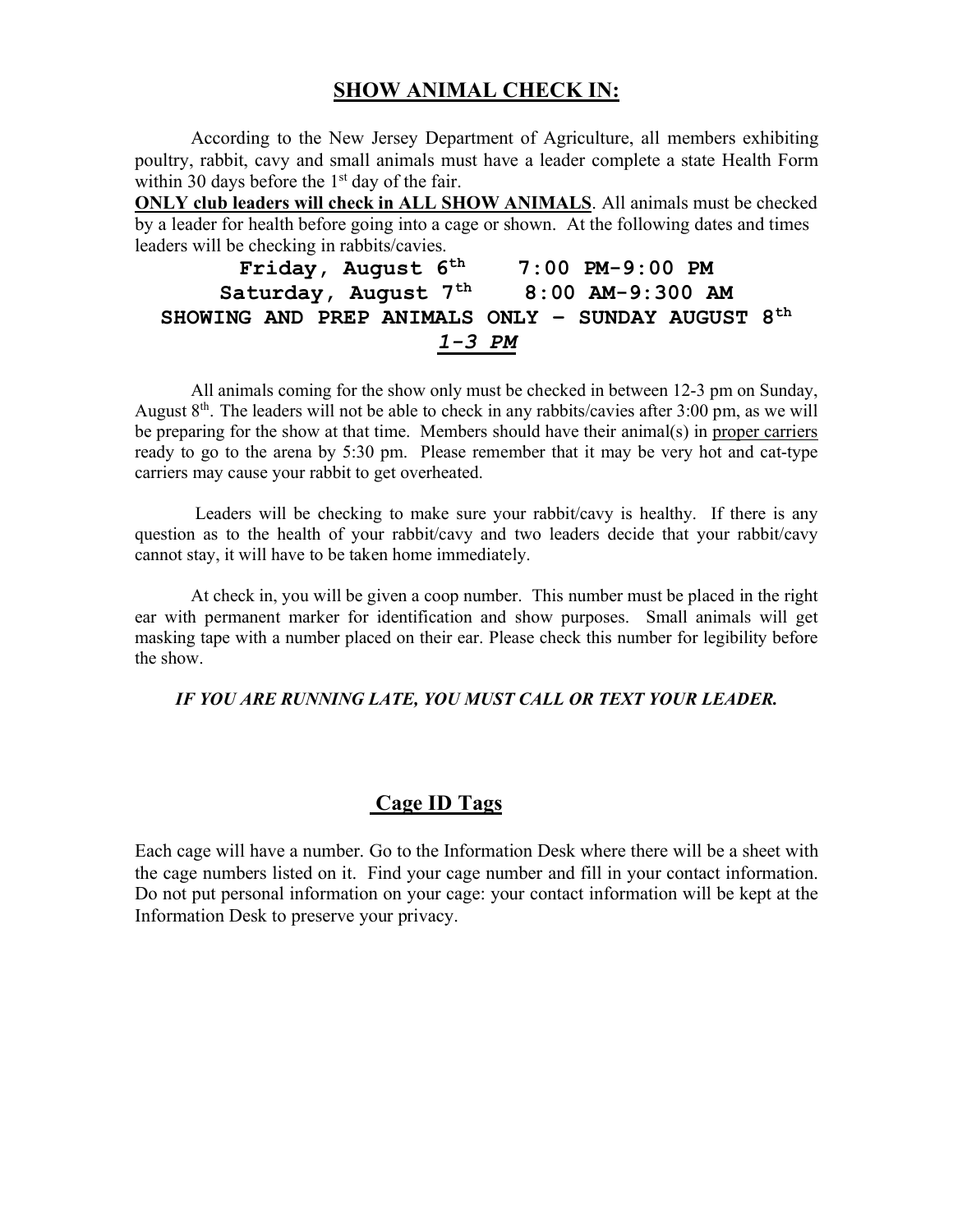# **Food, Water and Feeding**:

You will need to bring a food bowl and water bowl/bottle for each rabbit/cavy that you bring – this also includes your sale rabbits/cavies. You must supply feed for your rabbit/cavy, and you are in charge of making sure your rabbit/cavy is fed and watered daily before 10 am. If you cannot be there one day, it is your responsibility to make sure that someone else knows to feed your rabbit/cavy on that day. You may store feed for your rabbit/cavy under your cages. Animals with special watering needs must be labeled and water needs to be provided. Cages will be checked for cleanliness and leaders will be notified if cage is dirty!

\*\*On very hot days – Frozen Water Bottles should be changed 2x/day with special attention *paid to the Lop-ear rabbits\*\** 

*Cage risers will be provided for each animal staying at the fair. They fold in half for cleaning and contain the shavings, so they don't go all over. You may bring a mat to put on the wire if you desire.*

## **Cleaning Cages and Keeping the Exhibit Area Clean:**

Cages need to be cleaned every day before **10 am**. Dirty shavings need to be removed from the cages and taken by the club member to the dumpsters. You may want to bring gloves or a dustpan for cleaning your cages. Sale rabbits/cavy must be fed and changed by 10 am also. Do not leave dirty shavings in boxes or wheelbarrows throughout the barn for someone else to clean up. Morning barn sitter should be sure wheelbarrows are emptied and placed upright behind cages in storage area by 10am.

#### **DO NOT SWEEP SHAVINGS OUT THE BARN DOORS!**

## *FYI- the dumpsters where we dispose of the shavings are locked at 10 am; thereafter, you are responsible for disposing of the shavings offsite.* Cages

will be checked for cleanliness and leaders will be notified if cage is dirty. Do not leave any garbage around the cages or behind the cages. Make sure that your sleeping bags, clothes, etc., are either in the car or under the cages by 10 am. People like coming to our exhibit at the fair. Please keep it an attractive area.

**IMPORTANT** Please note: Failure to comply with any of the rules covering the care of your animal[s] and upkeep of the barn during all ten days of the fair may result in the loss of privilege to keep animals at the fair. This will be at the discretion of the club leader and/or the small animal director.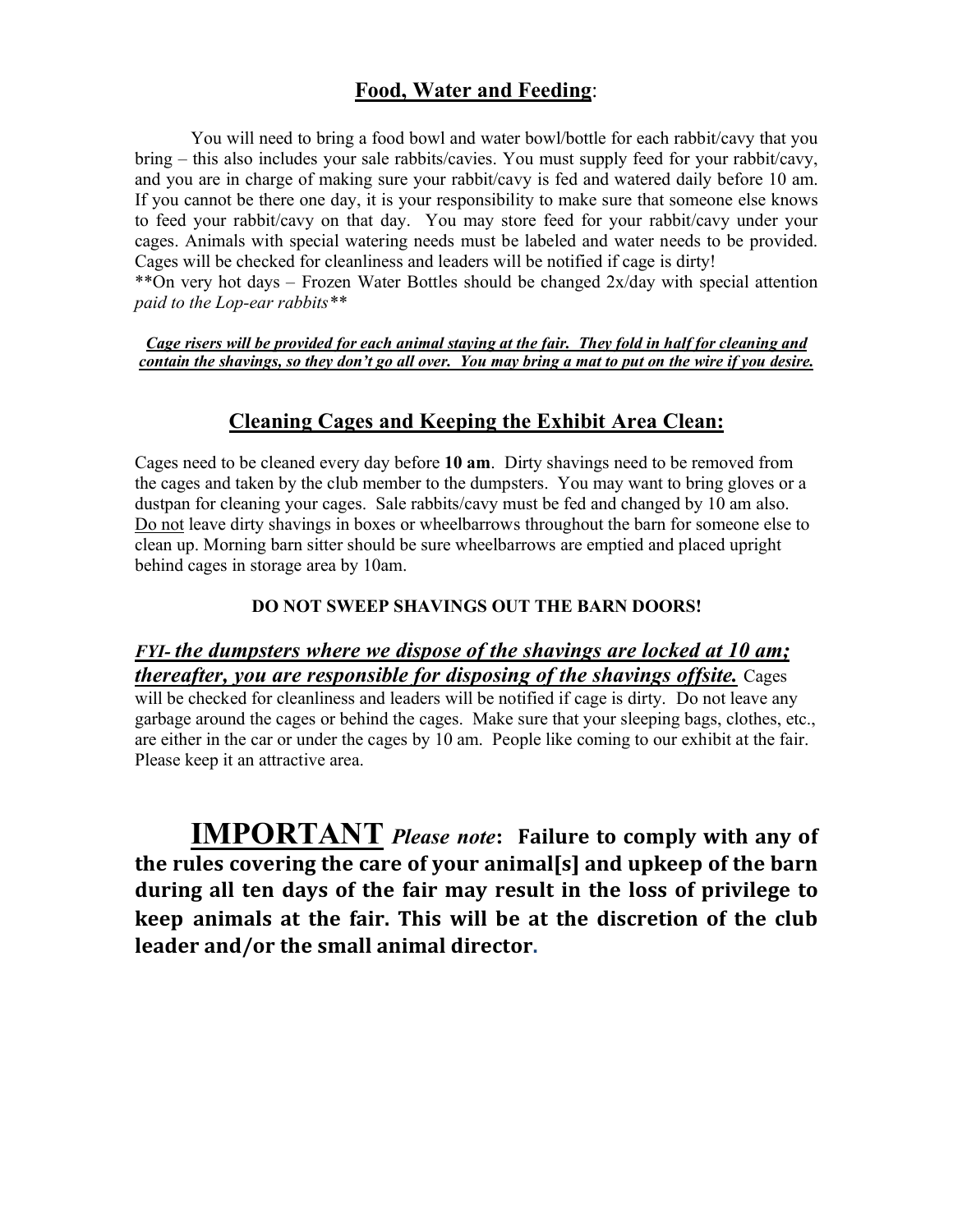# **THE RABBIT AND CAVY SHOW:**

This year's show will be on **Sunday, August 8th** from 6 pm to 9:30 pm (approx. ending time) in the livestock show arena. Since we are following another event in the arena we hope to start our Show at 6 pm, but please bear with us if they do not finish on time and we are put behind schedule. There is no way that we will be able to start the show any sooner. Judges are to be announced.

All project animals must be moved to the show arena in an appropriate carrier. **No project animal can be carried to the show arena in a member's arms**. This is not safe for the 4-H member or the animal. If you do not have the proper carrier, talk to your leader.

During the show, please listen carefully for your class and have your animals at the show table on time. If you are showing several breeds and two or more are called to the table at the same time, please arrange for another 4-H member to assist you. All Leaders and senior 4-Hers will be present to assist members in need. **Parents are not allowed in the show arena.**  No premiums will be awarded for Disqualified Animals, nor are premiums awarded for the Senior Citizen category.

#### **\*\* No food is allowed in arena: only water is allowed. Each club will make arrangements to keep members hydrated; however, if you miss your breed showing class time, it is the 4-Her's responsibility. \*\***

At the end of the show all best of breed rabbits will be brought to the table for the best of show judging. **All members must remain in the show arena until the show has been completed.**

\*\*\*\*\*\*\*\*\*\*\*\*\*\*Remember good sportsmanship and ENJOY! \*\*\*\*\*\*\*\*\*\*\*\*\*

**Pre- Show Staging Protocol-** For the safety of our members and the animals, everyone is to remain/stage inside BARN 6 while they await for their club to be called over to the Show Arena. Do not line up outside the building as the livestock trailers will be moving in and out.

# *NO FOOD OR DRINK IS PERMITTED IN THE BARN*

**As per the Fair Exhibitor Information, there will be no food and only water allowed in livestock barns 1-6, the livestock show arena, the milking parlor, or any other structure in the agricultural area which contains livestock, poultry or animals of any kind.** All 4-H members and their families are required to follow these rules or *be subject to loss of fair passes and privileges.*

(N.B. Judges are permitted to have bottled water in the livestock show area during their show).

**We need two parents from each club to be writers: we also need parents from** *ALL* **clubs to help set up and tear down the Rabbit and Cavy Show.**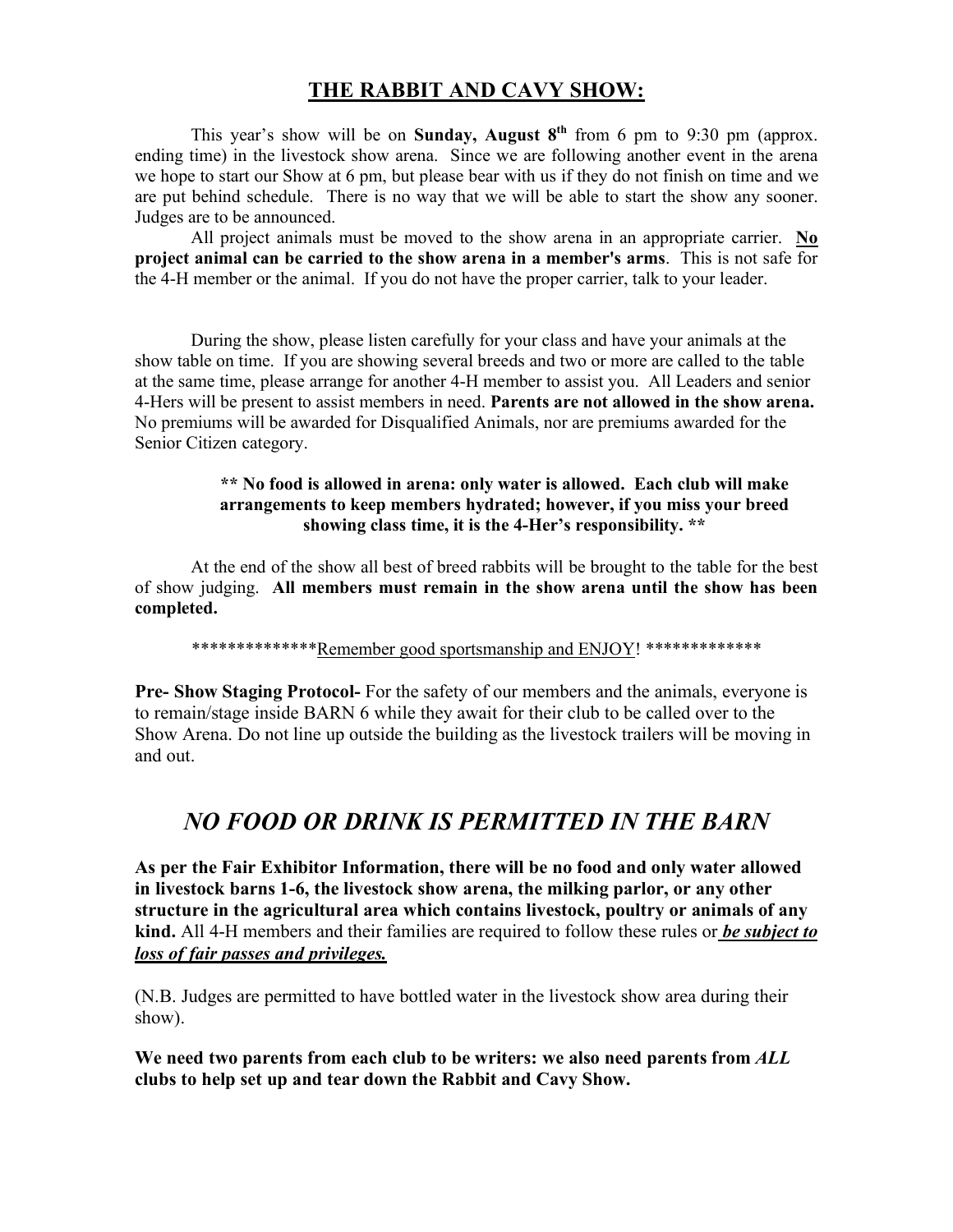### **BARN SITTING**

Each exhibitor's family will be asked to spend some time Barn-sitting during their club's assigned day. Each club will be responsible for a day and night barn sitting shift during the fair week. Leaders of each club will assign shifts noting the day, times, and duties of the members and families. An adult **21** years of age or older must be present at all times.

#### **BARN SITTING DUTIES**:

All animals, sale and non-sale animals, need to have water checked every two hours. Animals with special water needs will be labeled. Do not feed any rabbits/cavy other than your own. Sweep floors if needed and make sure all personal items are hidden under cages and behind green skirting. Protect all animals from fair visitors. The hardest job is trying to keep people from poking at the rabbits/cavy and putting their fingers in the cages. **NOTIFY A LEADER OF ANY SICK OR STRESSED ANIMALS IMMEDIATELY!!!!!!!**

Make sure the barn-sitting logbook is completed before and at the end of your shift.

# *IF YOU SIGN UP TO BARN- SIT, IT IS YOUR RESPONSIBILITY TO BE THERE ON TIME OR FIND A REPLACEMENT.*

#### **OVERNIGHT BARN SITTING**

Each club must make arrangements for one leader or a parent to spend at least one night at the fair in the rabbit building. An adult staying cannot be a member of 4-H and must be at **least 21 years of age**. If a club member wants to spend the night, you must check with the adult in charge to see if you can stay and you must fill out and return a 4-H permission slip to that adult (get form at desk). That way we know that your parents know where you are and we can seek medical help in an emergency. For liability, Parents/adults should fill out an adult overnight volunteer form as well.

 The adult in charge may determine who will be allowed to stay with them on the night that they have duty. All youth who do spend the night are expected to be in the rabbit barn by ten (unless other arrangements are made with the adult/parent spending the night). Adult staying overnight may not leave till 9 am the following day or when next shift Barn-sitter arrives.

We are looking into getting a walkie-talkie or an emergency number for Security.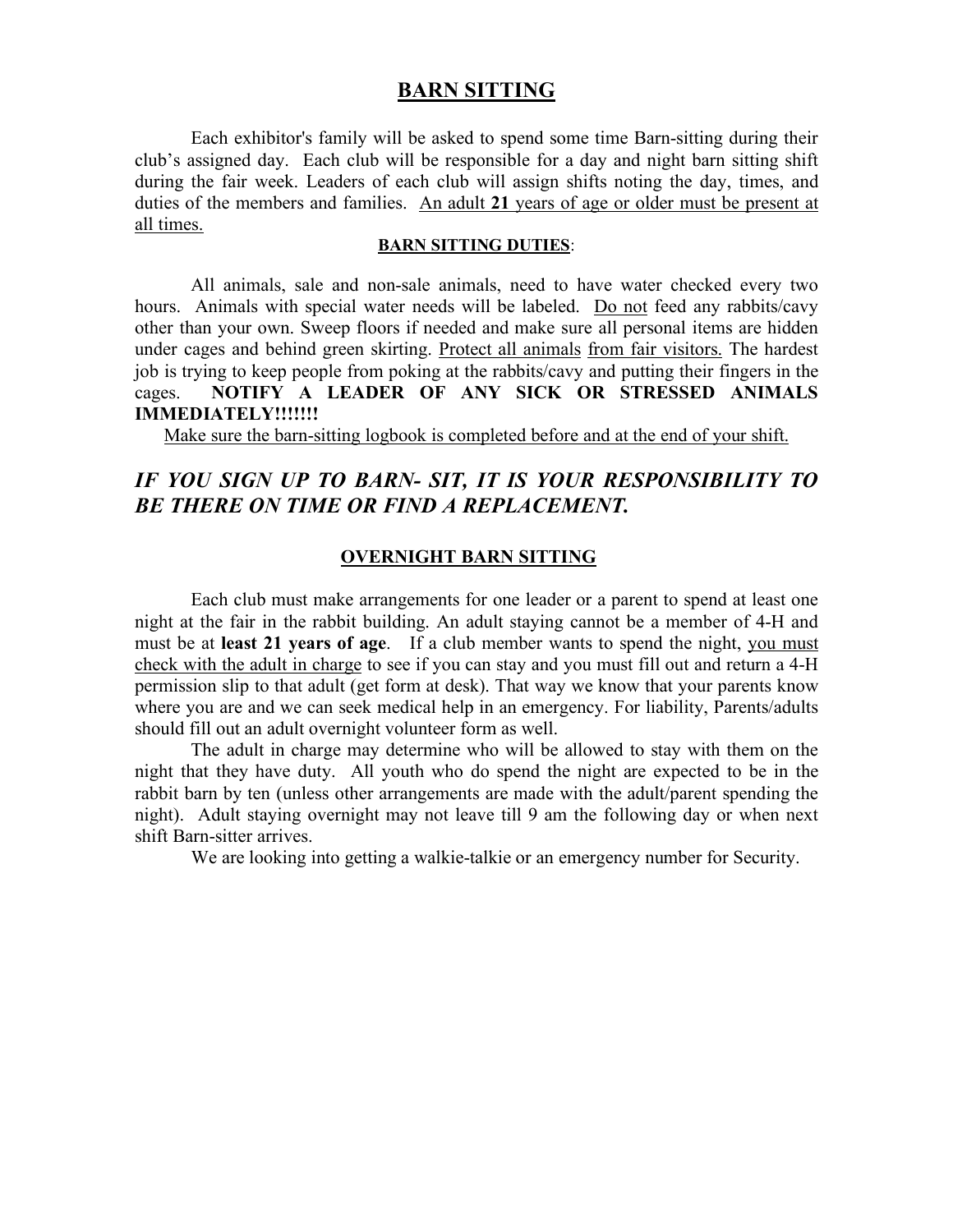# **Sale Animals and Equipment**

## **To be eligible to sell animals at the fair the member must:**

- $\geq$  be a member in good standing in a Sussex County 4H club
- $\geq$  submit a completed project book
- $\geq$  complete Skill-a-thon and Showmanship

**Sale animal and equipment check in**- Leaders only may check in sale animals and equipment**. Sale animal and equipment can only be checked in between 8 am and 10 am each morning UNLESS other arrangements with a leader are made.**

Cloverbud members are not eligible for selling.

Rabbits must be at least 10 weeks old and must be born by May 29th of the current year to be sold. Cavies must be at least 9 weeks old and born by June 5<sup>th</sup> to be sold. If two leaders feel that your animal(s) are unsuitable to be sold, you must take it home.

 Animals can only be sold in the sale area. NO animals can be sold from the exhibit area. Mice and Hamsters must supply their own cage and carrier box.

# **Please note the following new rule:**

**It now will cost \$2.00 to be listed in a sale book and have a small animal in a sale cage at the Fair. The book will have the seller's phone number associated with his/her cage number which then will be provided to persons making inquiries about the seller's sale animal. It will be the responsibility of the seller to make arrangements directly with a buyer and will no longer be the responsibility of the people who are barn sitting. No one but the seller may take the sale animal out of its cage. In addition, there will not be set prices anymore for sale animals. The price of the sale animal(s) is to be set by the seller and negotiated with the buyer directly as well. There can be no 'Holds'; upon sale of the small animal, the animal needs to be removed from the sale cage. If money is exchanged, the animal must leave the Fair. Equipment sales will work similarly, with a \$2.00 fee to sell, and sellers and buyers dealing directly with each other.**

*\*\*In addition, a 10% (of the total sale price) fee may be taken as well by the NJ State Fair/ Sussex County Farm and Horse Show for each animal/item sold.\*\**

## **Taking Rabbits and Cavies Home:**

If barn space is available, *all* 4H animals staying at the fair must remain for the duration of the Fair or the premiums paid by the New Jersey State Fair/Sussex County Farm and Horse Show are forfeited. You may take your rabbit/cavy home on Sunday, August 15<sup>th</sup> at 9am **at the end of the fair**. However, if your rabbit/cavy is showing signs of stress (i.e. eating poorly or acting strangely), speak to a leader about taking that animal home, as their health is important. If a leader decides that one of your animals is showing signs of stress or is ill, you will need to take that animal home that day.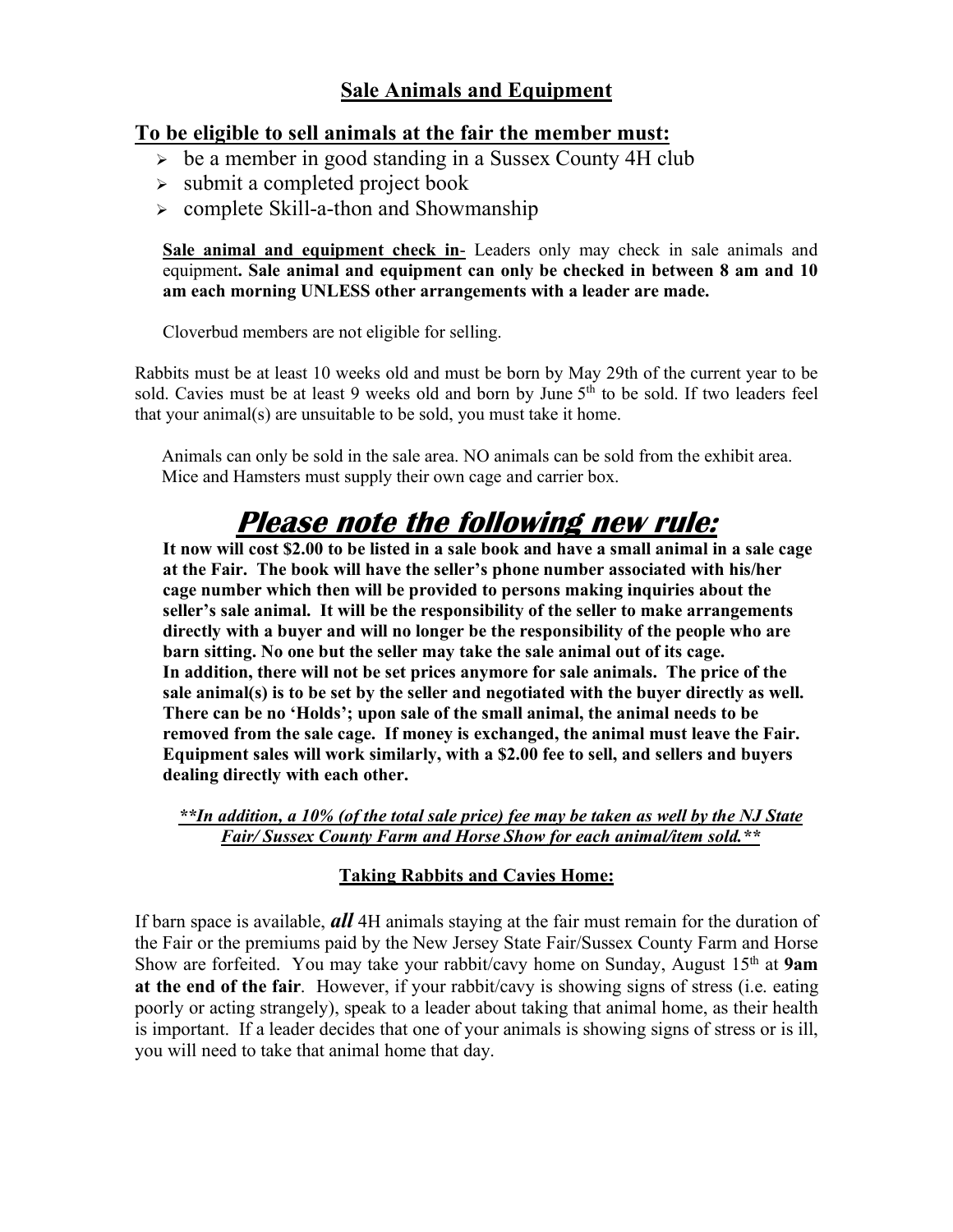# **Market Animal Sale Meat Pens**

Qualifying Meat 6 Class Breeds: Champagne d'Argent, Crème d'Argent, Californian, American Chinchilla, Cinnamon, New Zealand, Palominos, Satin

#### **Market Pen Guidelines**

- 1. Rabbits used to be bred for your pen must be on your property by April 1st.
- 2. Yellow Forms must be handed in at the July meeting
- 3. Does should be bred 100 days prior to show date
- 4. Pens must have permanent ear identification
- 5. Meat pens shall consist of three rabbits, all of the same breed and variety. Broken group meat pens must also be of the same variety
- 6. A pen does not necessarily have to come from the same litter
- 7. Rabbits must be no older than 10 weeks but ideally 6-8 weeks
- 8. Each rabbit in the pen must be a minimum of  $3\frac{1}{2}$  lbs. and not over  $5\frac{1}{2}$  lbs
- 9. Meat Pens must be weighed and checked in of Aug.  $8<sup>th</sup>$  (Day of the Show) by Mackenzie Kratzsch at 2pm
- 10. Meat Pens must be judged by a licensed ARBA Judge, and a scale will be provided to the judge at the show table
- 11. Only blue ribbon pens may be sold at the Market Animal Sale at the option of the exhibitor
- 12. Best and Reserve Meat Pen MUST be sold at the Market Animal Sale
- 13. A Certificate of Veterinary Inspection (CVI) is required for every animal 30 days prior to the Fair
- 14. All General Market Animal Sale Rules & Guidelines must also be followed including but not limited to market animal sale dinner, sponsorships and attending the parent meeting to be held prior to the Fair.
- 15. No premiums will be awarded for rabbits entered under this section, Meat Pen.
- 16. Rabbits entered under Meat Pen do not count against the 10 entries permitted for each member.

## *Please see the Sussex County 4-H Exhibit Catalogue for full rules and regulations regarding market animal sale which can be found on the Sussex County 4H website under the 'Events' heading.*

#### **Market Animal Sale**

- 1. Animals must be weighed in again on Monday morning starting at 8 am by the certified scale.
- 2. Meat Pen participants must help with the MAS Social held prior to the auction.

Any questions or concerns please contact Mackenzie Kratzsch at: littlethumpsrabbitry@yahoo.com or 973 459-8679

| T UIIIt SCHCQUIC TUI TUULLIILE MICAL I CHS |  |  |  |
|--------------------------------------------|--|--|--|
|                                            |  |  |  |
| Condition of Flesh30 Points                |  |  |  |
| Uniformity of body and weight20 Points     |  |  |  |
|                                            |  |  |  |
|                                            |  |  |  |

## **Point Schedule for Judging Meat Pens**

**Total……………………………… 100 Points**